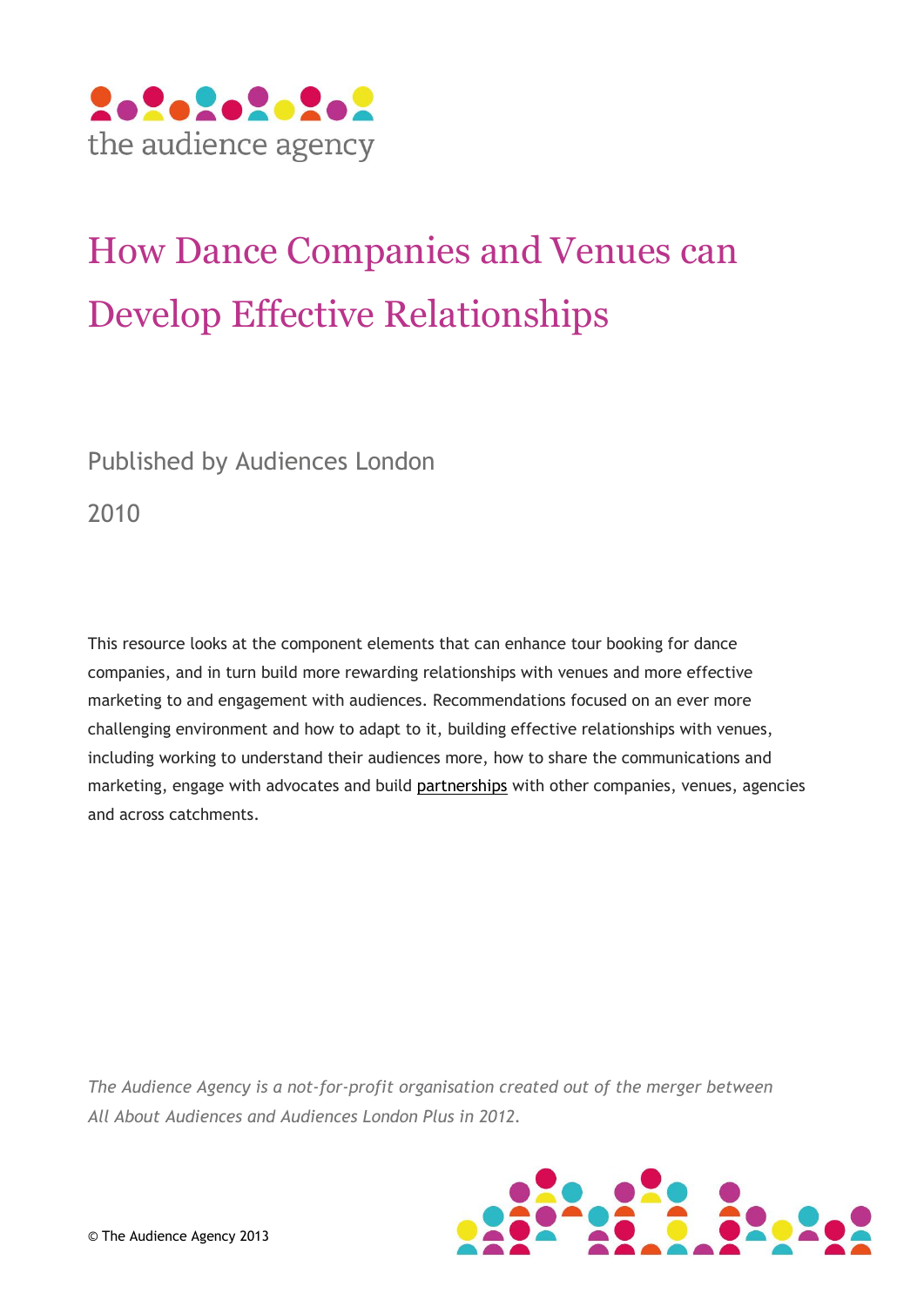

# **Developing effective relationships between venues and companies**

### **Background**

This resource was developed from sessions between dance companies based in London and some venues to which they tour, as part of a commission to Audiences London funded by Arts Council England, London. This project involved Audiences London providing support on audience development for London's dance RFOs.

Companies involved in this discussion: Akram Khan Company, Candoco Dance Company, Cholmondeleys and Featherstonehaughs, DV8 Physical Theatre, Michael Clark Company, Rambert Dance Company, Random Dance, Siobhan Davies Dance.

Also involved: Dance Touring Partnership, Warwick Arts Centre (Director Alan Rivett), Hall for Cornwall and Dance UK.

Beth Aplin and Heather Maitland provided context with information about dance audiences for venues outside London – see the Audiences London resource 'Audiences for Dance' for further information – www.audienceslondon.org/resources/.

#### **Objectives**

In a changing world, dance companies are looking for a more intelligent model for tour booking; a model which will lead to more rewarding relationships with venues and more effective marketing to and engagement with audiences.

# **Recommendations**

#### **1. The environment is becoming more challenging… we need to adapt**

- Knowledge is power understand the venues and their audiences, don't make assumptions
- Identify and explore new opportunities consider a more mixed economy eg. combinations of international touring, UK touring and working with festivals or in new contexts (outdoor, found-spaces etc.)
- Work together companies with companies and companies with venues
- Break some habits ... as they're no longer matched to our audiences' habits both in touring and marketing
- Think cross-artform audiences and artists do, so we need to encourage venues and press to follow suit
- Experiment in the spirit of finding new ways of working
- Audiences are looking for experiences can you offer them something new, can you put yourself in the shoes of the audience and describe your production in different ways?

# **2. Effective relationships**

Select some venues for a more strategic relationship – eg. either as a 'company in residence' or with the aim of developing audiences in collaboration – but think serial monogamy as these relationships will invariably be time-limited.

Unit 7G1 · The Leathermarket · Weston Street · London SE1 3ER · T 020 7407 4625 · info@audienceslondon.org · www.audienceslondon.org Audiences London Limited · Company Registration 3972634 · VAT Registration 805203669 · Charity Registration 1099256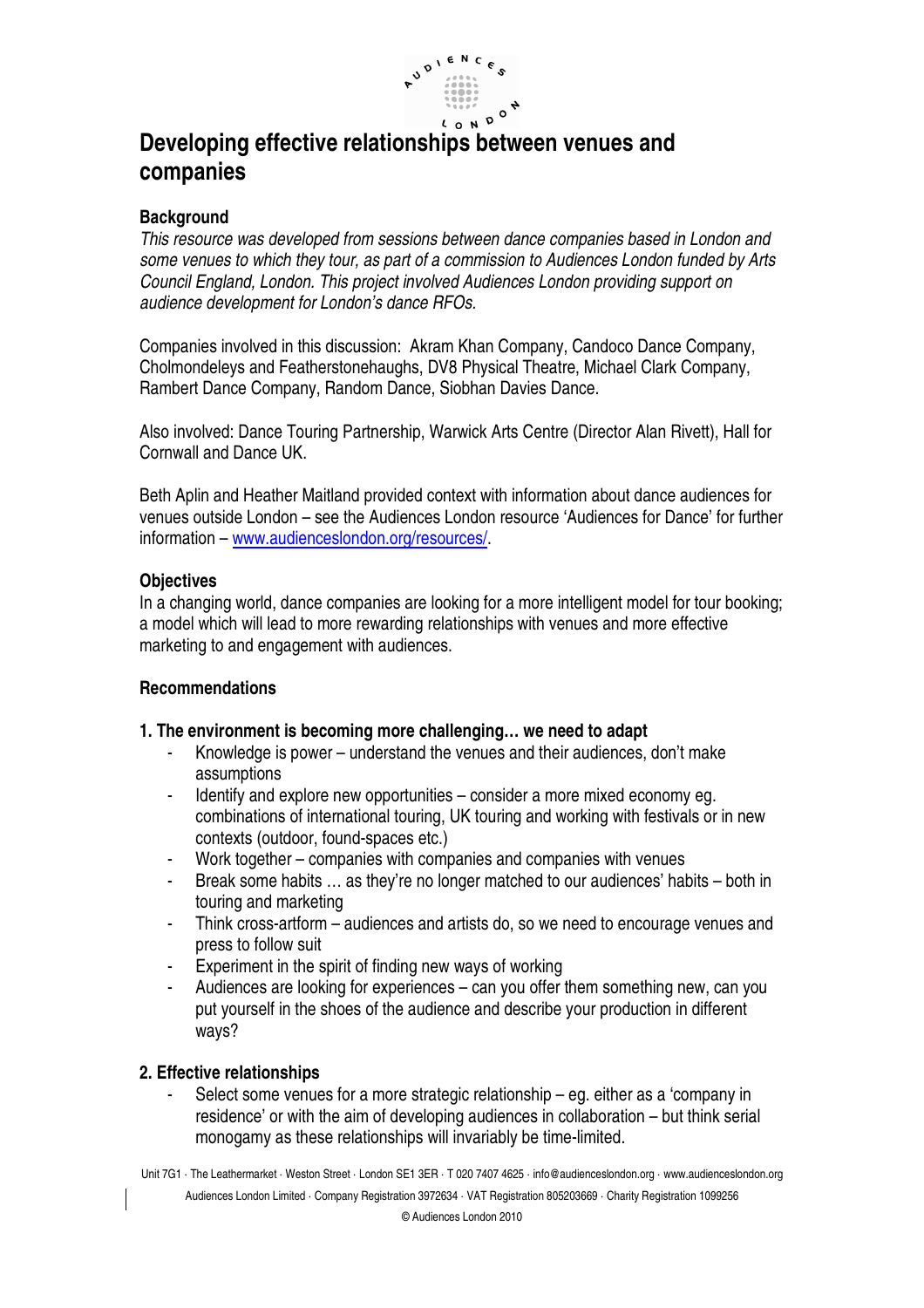- Select venues which share an interest in dance and with whom you can develop a level of trust
- Make sure all potential venues are kept up to date with everything your company is doing throughout the year and send the information to the relevant people
- Check you have shared expectations and understand what's negotiable and nonnegotiable within the relationship
- Before approaching a new venue do your research on them, their programme and audiences.

Alan Rivett, Director, Warwick Arts Centre and Chair of DTP

# **2. Understand venues and their audiences**

- Exchange information between companies about different venues
- 'Sell in' the work to venue staff
- Ask venues about who their audiences for dance are, how they crossover with other artforms, how frequently they attend etc.
- Use available desk research information to understand the catchment area for each venue you tour to:
	- use the intelligence available through the local audience development agency (visit www.audiencesuk.org to find one near the venue you are visiting)
	- request the Target Group Index Area Profile Report for the catchment area of the venue from your local audience development agency
	- Reference the 'Dance Touring Partnership' audience research for audiences outside London – www.dancetouringpartnership.co.uk/about
	- Reference 'Snapshot of dance audiences in the East Midlands' undertaken with Derby Dance www.deda.uk.com/audience-development
	- Reference the 'Audiences for Dance' resource available through Audiences London at www.audienceslondon.org
	- Refer to other resources available at www.audienceslondon.org or www.audiencesuk.org/data-and-resources

# **3. Share the communications and marketing**

- Based on the information about audiences, enter into discussions with the venue about what marketing could effectively be achieved by the company to attract audiences – divide up the marketing tasks appropriately
- Consider the 'selling points' of the piece of work for dance-interested and non-danceinterested audiences at the venue
- Consider multiple marketing messages to attract different kinds of audiences from the venues' existing and potential audiences
- Check the copy with the venue make sure it's focused towards their audiences

N.B: for a best practice guide to tour marketing download the ACE guide by Heather Maitland: www.artscouncil.org.uk/publication\_archive/marketing-and-touring-a-practical-guide-tomarketing-an-event-on-tour

# **4. Engage advocates**

- How do we use the 'notion' of loyalty your next venue audience may not be those who've attended before, but those who've received a recommendation
- Incentivise those on your company email or mailing list to bring a friend